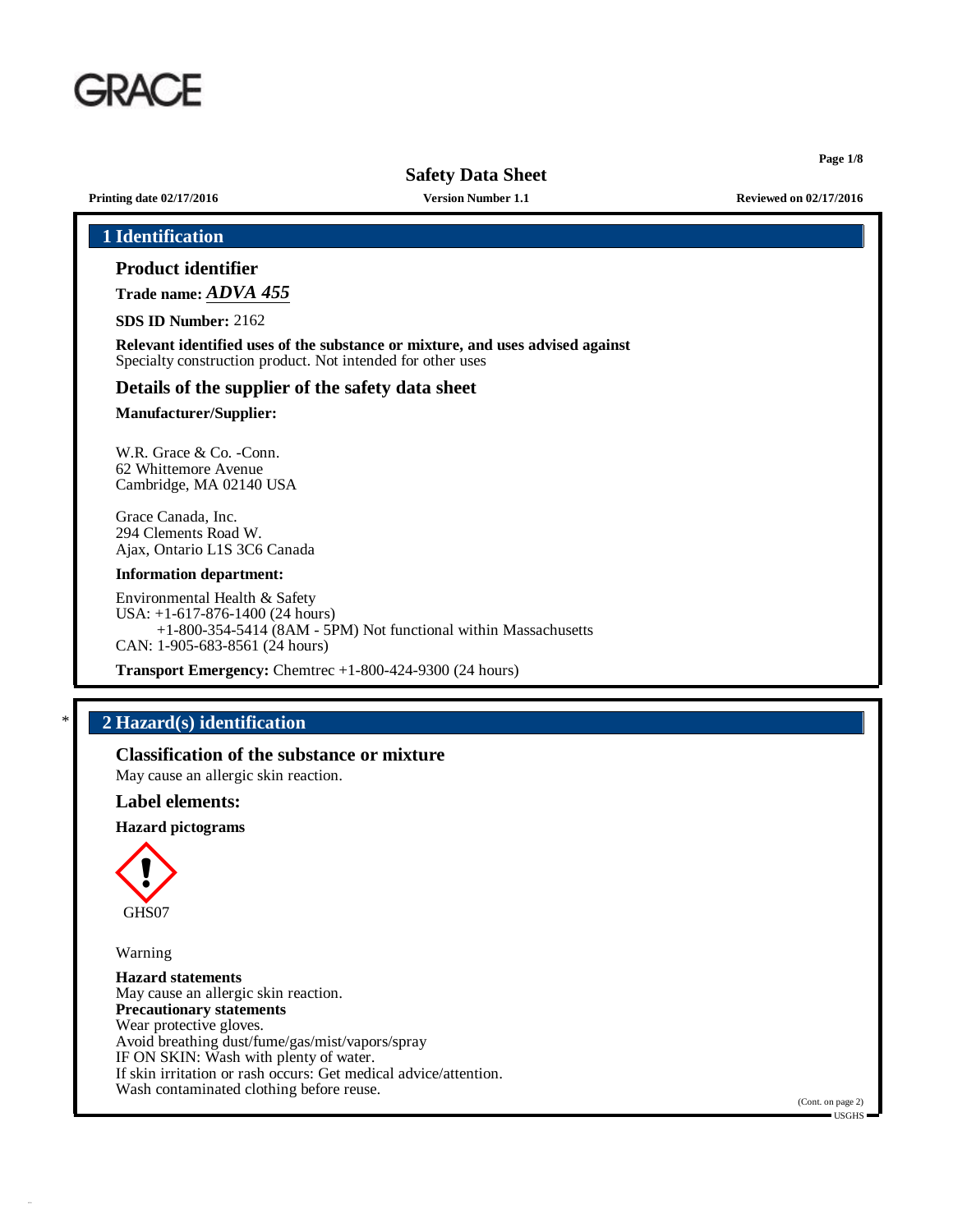**Printing date 02/17/2016 Version Number 1.1 Reviewed on 02/17/2016**

**Trade name:** *ADVA 455*

Dispose of contents/container in accordance with local/regional/national/international regulations. **NFPA ratings (scale 0 - 4)**

1 1  $\overline{0}$ Health  $= 1$  $Fire = 1$ Reactivity  $= 0$ 

#### **HMIS-ratings (scale 0 - 4)**

 HEALTH FIRE **REACTIVITY** 0 \*1  $\boxed{1}$ Health  $= *1$  $Flammability = 1$ Reactivity  $= 0$ 

# **Other hazards**

**Results of PBT and vPvB assessment**

**PBT:** Not applicable. **vPvB:** Not applicable.

# \* **3 Composition/information on ingredients**

# **Chemical characterization: Mixtures**

**Description:** Mixture of the substances listed below with additional nonhazardous ingredients.

#### **Hazardous components:**

26172-55-4 5-chloro-2-methyl-2H-isothiazol-3-one 0.0-0.1%

**Additional information:** For the wording of the listed hazard phrases refer to section 16.

# \* **4 First-aid measures**

## **Description of first aid measures**

#### **General information:**

Get medical advice/attention if you feel unwell.

#### **After skin contact:**

Immediately wash contaminated skin with soap or mild detergent and water. If this chemical soaks clothing, immediately remove clothing and wash skin.

#### **After eye contact:**

Rinse opened eye for several minutes under running water.

Rinse cautiously with water for several minutes.

Seek immediate medical advice.

#### **After swallowing:**

Wash out mouth with water

Rinse mouth.

Do not induce vomiting; immediately call for medical help.

Never give anything by mouth to an unconscious person.

## **Information for doctor:**

**Most important symptoms and effects, both acute and delayed** May cause sensitization by skin contact.

(Cont. on page 3) USGHS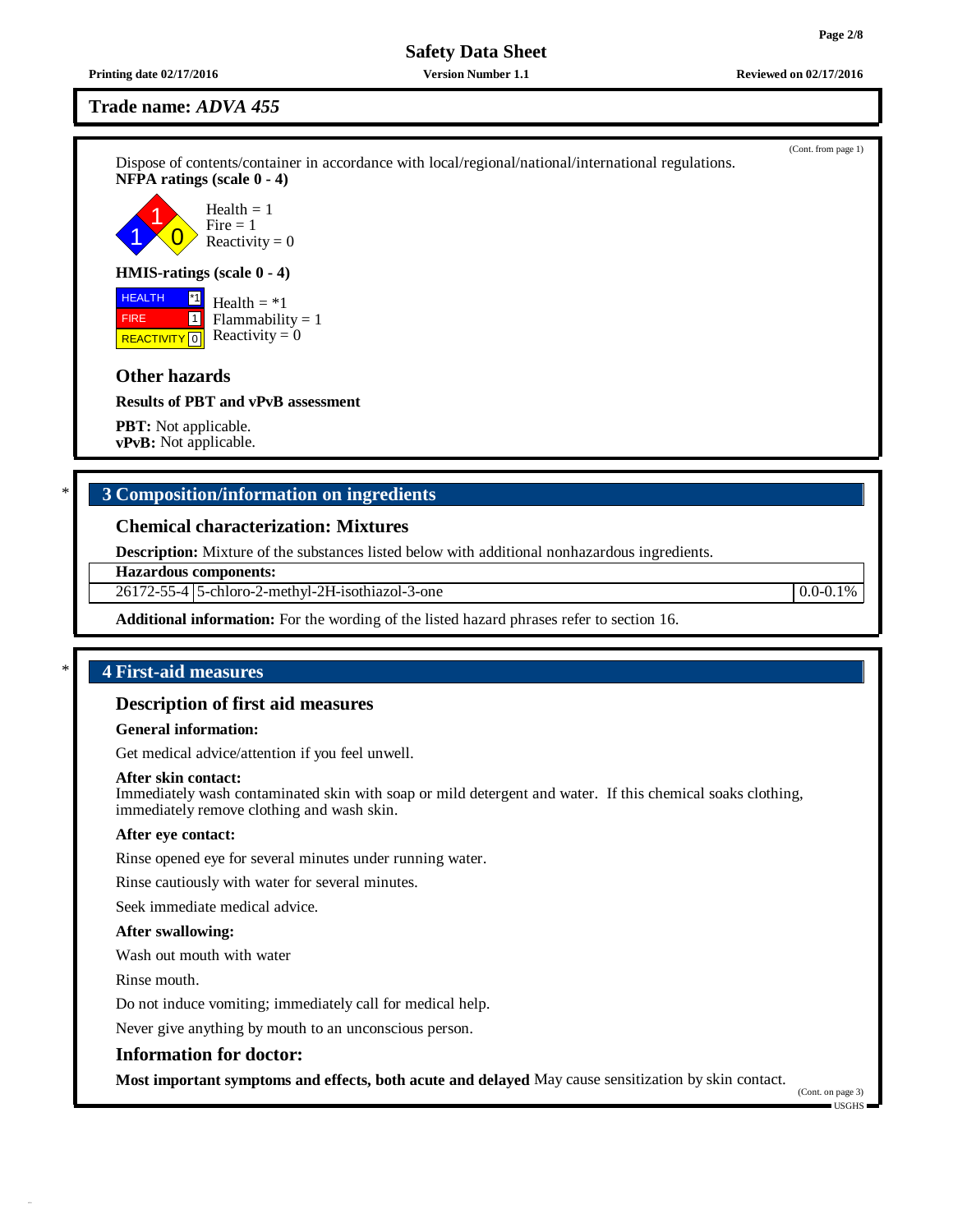#### **Printing date 02/17/2016 Version Number 1.1 Reviewed on 02/17/2016**

**Trade name:** *ADVA 455*

(Cont. from page 2)

#### **Indication of any immediate medical attention and special treatment needed**

No further relevant information available.

# **5 Fire-fighting measures**

**Special hazards arising from the substance or mixture** No further relevant information available.

**Additional information** Collect contaminated fire fighting water separately. It must not enter the sewage system.

# **6 Accidental release measures**

## **Personal precautions, protective equipment and emergency procedures**

Wear protective equipment. Keep unprotected persons away.

## **Methods and material for containment and cleaning up:**

Contain and/or absorb spill with inert material (i.e. sand, vermiculite) then place in a suitable container.

Sweep up spilled product into receptacles.

Dispose contaminated material as waste according to section 13 of the SDS.

#### **Reference to other sections**

See Section 7 for information on safe handling.

See Section 8 for information on personal protection equipment.

See Section 13 for disposal information.

# **7 Handling and storage**

## **Handling:**

#### **Precautions for safe handling**

Open and handle receptacle with care.

Prevent formation of aerosols. Avoid contact with eyes, skin and clothing. Do not take internally. Practice good personal hygiene to avoid ingestion. Use only with adequate ventilation. Wash clothing before reuse. FOR PROFESSIONAL USE ONLY. KEEP OUT OF CHILDREN'S REACH.

**Information about protection against explosions and fires:** No special measures required.

#### **Conditions for safe storage, including any incompatibilities**

**Storage:**

**Information about storage in one common storage facility:** No special measures required.

**Further information about storage conditions:** Keep receptacle tightly sealed.

**Specific end use(s)** No further relevant information available.

USGHS (Cont. on page 4)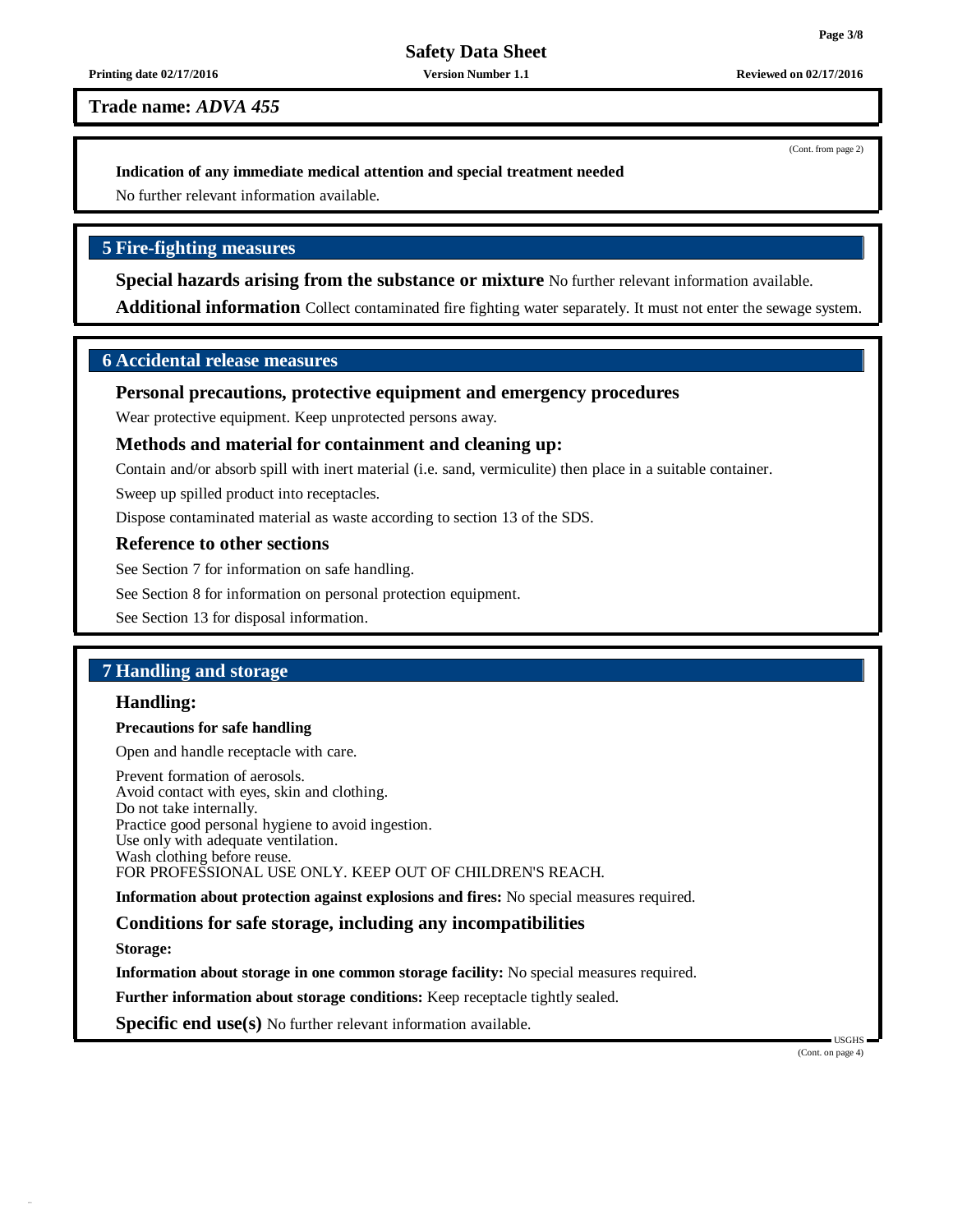**Printing date 02/17/2016 Version Number 1.1 Reviewed on 02/17/2016**

# **Trade name:** *ADVA 455*

#### (Cont. from page 3)

# \* **8 Exposure controls/personal protection**

**Additional information about design of technical systems:** No further data; see item 7.

#### **Control parameters**

#### **Components with limit values that require monitoring at the workplace:**

The product does not contain any relevant quantities of materials with critical values that have to be monitored at the workplace.

**Additional information:** The lists that were valid during the creation were used as basis.

#### **Exposure controls**

**Personal protective equipment:**

#### **General protective and hygienic measures:**

Avoid contact with the eyes and skin.

The usual precautionary measures for handling chemicals should be followed.

#### **Breathing equipment:**

Respiratory protection is not normally required. However, a chemical cartridge respirator with organic vapor cartridge and a prefilter for dusts/mists is required at or above the applicable exposure limits (consult exposure guidelines). If no limits exist, use an approved respirator whenever a vapor or mist is generated or if respiratory irritation occurs. Supplied air respirator (SCBA) is required at exposure levels above the capabilities of a chemical cartridge respirator.

#### **Protection of hands:**

Gloves should be worn to prevent skin contact and should be impermeable and resistant to the product. Rubber or other impervious gloves should be worn to prevent skin contact.

#### **Material of gloves**

Gloves should be worn to prevent skin contact and should be impermeable and resistant to the product.

#### **Eye protection:**



Safety glasses with side shield protection.

Safety glasses with side shields should be worn to prevent contact due to splashing. Under high vapor mist concentrations, tightly sealed goggles should be worn.



A face shield should also be worn if there is potential exposure to splash or spray.

#### **Body protection:**

Protective work clothing

Use personal protective equipment as required.

Take off contaminated clothing.

(Cont. on page 5)

USGHS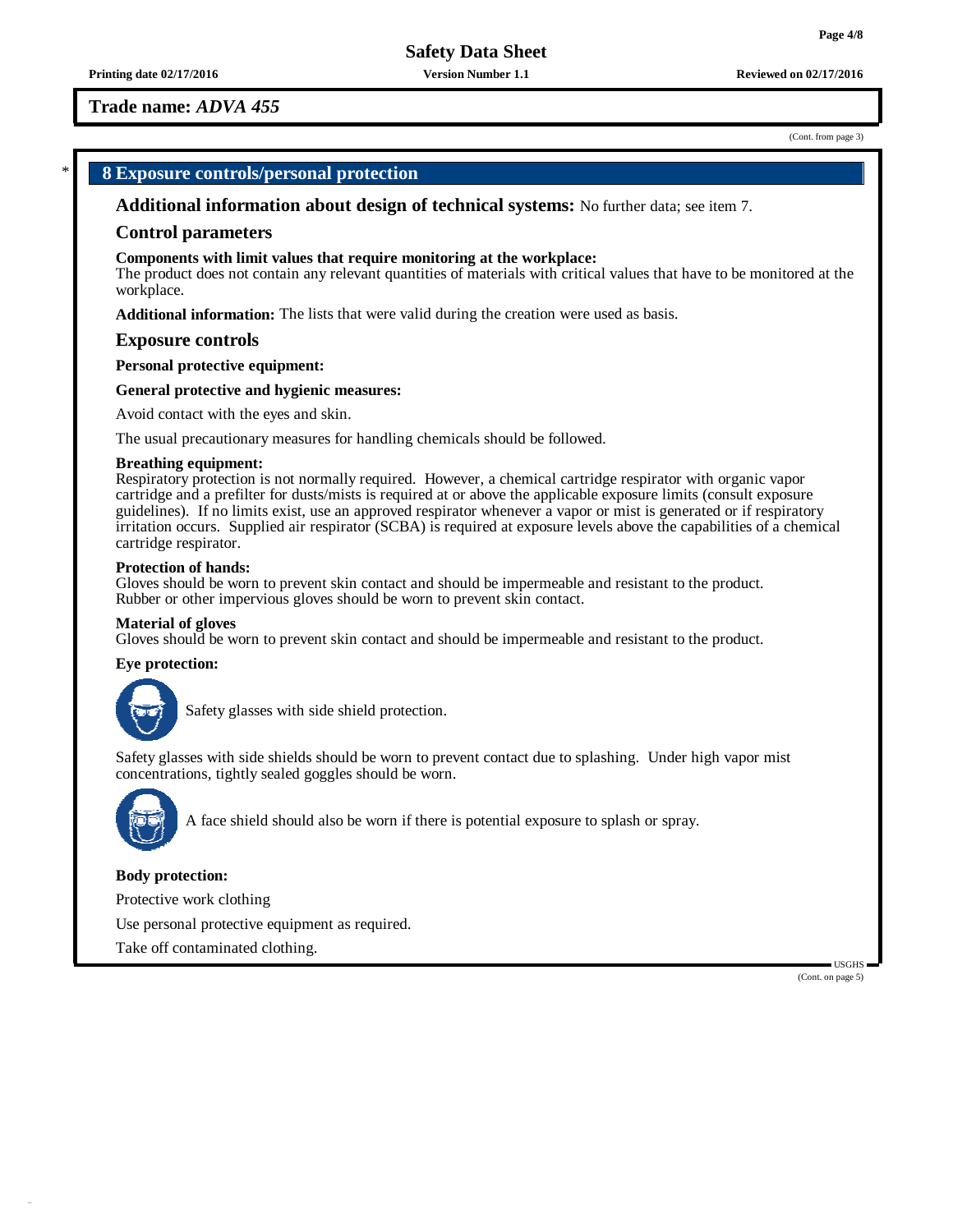# **Trade name:** *ADVA 455*

|                                                          | 9 Physical and chemical properties            |  |  |  |  |
|----------------------------------------------------------|-----------------------------------------------|--|--|--|--|
| Information on basic physical and chemical properties    |                                               |  |  |  |  |
| <b>General Information</b>                               |                                               |  |  |  |  |
| Appearance:                                              |                                               |  |  |  |  |
| Form:                                                    | Liquid                                        |  |  |  |  |
| Color:                                                   | According to product specification            |  |  |  |  |
| Odor:                                                    | Characteristic                                |  |  |  |  |
| <b>Odor threshold:</b>                                   | Not determined.                               |  |  |  |  |
| pH-value $(\sim)$ at 20 °C (68 °F):                      | 4.7                                           |  |  |  |  |
| <b>Change in condition</b>                               |                                               |  |  |  |  |
| <b>Melting point/Melting range:</b>                      | Undetermined.                                 |  |  |  |  |
| <b>Boiling point/Boiling range:</b>                      | 100 °C (212 °F)                               |  |  |  |  |
| <b>Flash point:</b>                                      | Not applicable.                               |  |  |  |  |
| <b>Flammability (solid, gaseous):</b>                    | Not applicable.                               |  |  |  |  |
| <b>Decomposition temperature:</b>                        | Not determined.                               |  |  |  |  |
| Auto igniting:                                           | Product is not selfigniting.                  |  |  |  |  |
| Danger of explosion:                                     | Product does not present an explosion hazard. |  |  |  |  |
| <b>Explosion limits:</b>                                 |                                               |  |  |  |  |
| Lower:                                                   | Not determined.                               |  |  |  |  |
| <b>Upper:</b>                                            | Not determined.                               |  |  |  |  |
| <b>VOC Content (max):</b>                                | Not determined.                               |  |  |  |  |
| Vapor pressure:                                          | Not determined.                               |  |  |  |  |
| Density: $(\sim)$                                        | Not determined.                               |  |  |  |  |
| <b>Relative density</b>                                  | Not determined.                               |  |  |  |  |
| <b>Vapor density</b>                                     | Not determined.                               |  |  |  |  |
| <b>Evaporation rate</b>                                  | Not determined.                               |  |  |  |  |
| Solubility in / Miscibility with                         |                                               |  |  |  |  |
| Water:                                                   | Not miscible or difficult to mix.             |  |  |  |  |
| Partition coefficient (n-octanol/water): Not determined. |                                               |  |  |  |  |
| <b>Viscosity:</b>                                        |                                               |  |  |  |  |
| Dynamic:                                                 | Not determined.                               |  |  |  |  |

**Molecular weight** Not applicable.

**Other information** No further relevant information available.

Not determined.

# **10 Stability and reactivity**

**Reactivity** Stable under normal conditions.

**Chemical stability**

**Thermal decomposition:** No decomposition if used according to specifications.

**Conditions to avoid** No further relevant information available.

**Dynamic:** Not determined.<br> **Kinematic:** Not determined.

**Incompatible materials:** No further relevant information available.

**Hazardous decomposition products:** Carbon monoxide and carbon dioxide

**Additional information:** See section 7 for information on handling, storage and conditions to be avoided.

(Cont. from page 4)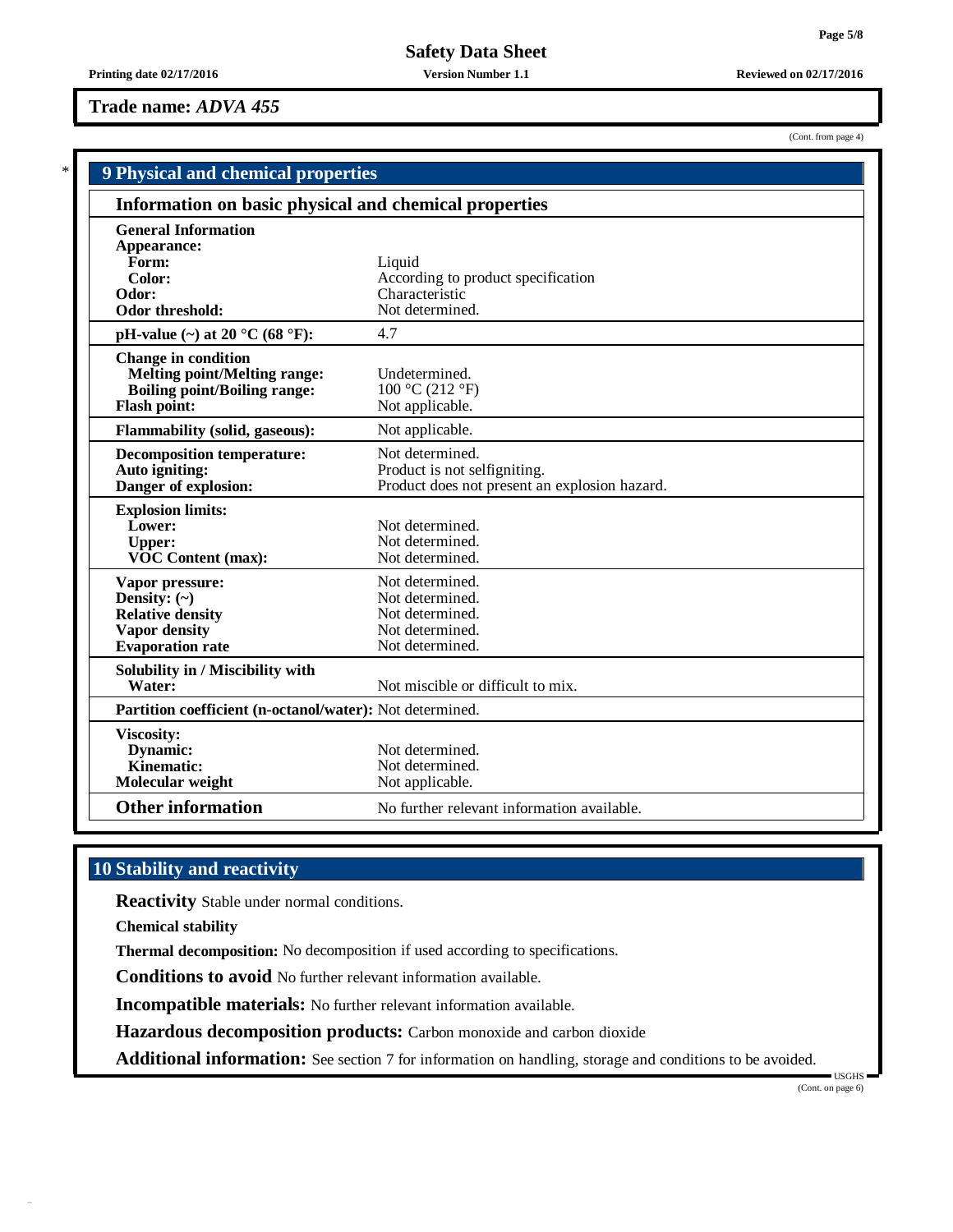**Trade name:** *ADVA 455*

(Cont. from page 5)

# \* **11 Toxicological information Information on toxicological effects Acute toxicity: Primary irritant effect: on the skin:** No irritating effect expected **on the eye:** No irritating effect expected **inhalation:** No irritating effect expected **Ingestion: Sensitization:** Sensitization possible through skin contact. **Additional toxicological information: Carcinogenic categories IARC (International Agency for Research on Cancer) Human Carcinogenicity: Group 1- Positive, Group 2A- Probable, Group 2B- Possible, Group 3- Not Classifiable** None of the ingredients is listed. **NTP (National Toxicology Program) K–Known to be carcinogenic, R–May reasonably be anticipated to be carcinogenic** None of the ingredients is listed. **OSHA-Ca (Occupational Safety & Health Administration)**

None of the ingredients is listed.

## \* **12 Ecological information**

**Toxicity**

**Aquatic toxicity:** No further relevant information available.

**Persistence and degradability** No further relevant information available.

#### **Behavior in environmental systems:**

**Bioaccumulative potential** No further relevant information available.

**Mobility in soil** No further relevant information available.

#### **Additional ecological information:**

**General notes:** Not known to be hazardous to water.

#### **Results of PBT and vPvB assessment**

**PBT:** Not applicable. **vPvB:** Not applicable.

**Other adverse effects** No further relevant information available.

# \* **13 Disposal considerations**

**Waste treatment methods** Comply with Federal, State and local regulations.

(Cont. on page 7) USGHS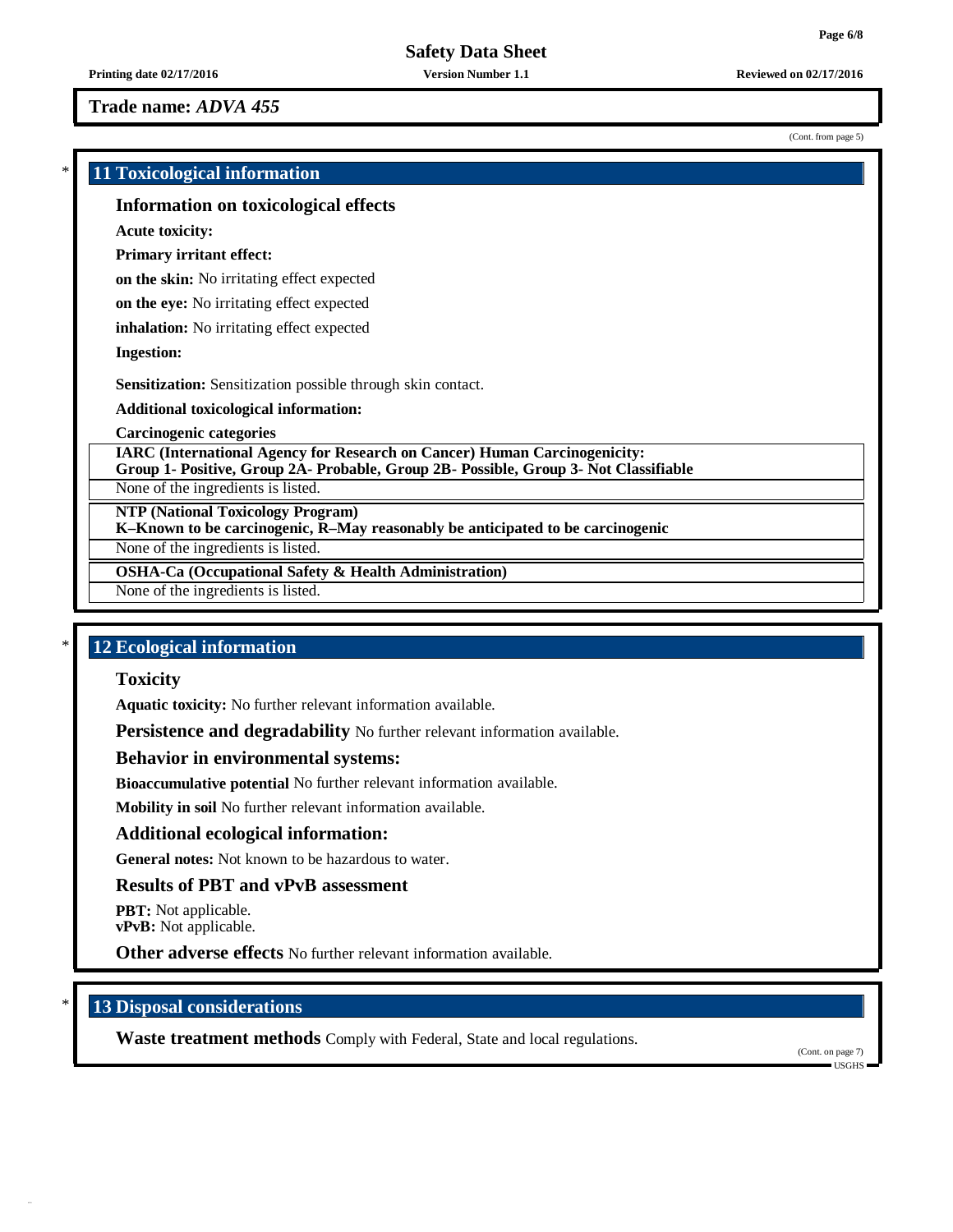**Printing date 02/17/2016 Version Number 1.1 Reviewed on 02/17/2016**

**Trade name:** *ADVA 455*

(Cont. from page 6)

# **Recommendation:**



Must not be disposed of together with household garbage. Do not allow product to reach sewage system.

# **Uncleaned packagings:**

**Recommendation:** Disposal must be made according to official regulations.

| <b>14 Transport information</b>                           |                                                                                                          |
|-----------------------------------------------------------|----------------------------------------------------------------------------------------------------------|
| <b>UN-Number</b><br>DOT, ADR, ADN, IMDG, IATA             | Not applicable.                                                                                          |
| UN proper shipping name<br>DOT, ADR, ADN, IMDG, IATA      | Not applicable.                                                                                          |
| <b>Transport hazard class(es)</b>                         |                                                                                                          |
| DOT, ADR, ADN, IMDG, IATA<br><b>Class</b>                 | Not applicable.                                                                                          |
| <b>Packing group</b><br>DOT, ADR, IMDG, IATA              | Not applicable.                                                                                          |
| <b>Environmental hazards:</b><br><b>Marine pollutant:</b> | N <sub>0</sub>                                                                                           |
| <b>Special precautions for user</b>                       | Not applicable.                                                                                          |
|                                                           | Transport/Additional information: Not classified as a dangerous good for transport by road, rail or air. |
| <b>DOT</b><br><b>Remarks:</b>                             | Not Regulated.                                                                                           |
| <b>UN</b> "Model Regulation":                             | Not applicable.                                                                                          |

# \* **15 Regulatory information**

| <b>SARA (Superfund Amendments and Reauthorization Act)</b>                      |                |                                                                                              |                   |
|---------------------------------------------------------------------------------|----------------|----------------------------------------------------------------------------------------------|-------------------|
| Section 302/304 (extremely hazardous substances):                               |                |                                                                                              |                   |
| None of the ingredients is listed.                                              |                |                                                                                              |                   |
|                                                                                 |                | Section 313 Reportable Ingredients (Chemicals present below reporting threshold are exempt): |                   |
| None of the ingredients is listed.                                              |                |                                                                                              |                   |
| <b>SARA Section 312/Tier I &amp; II Hazard Categories:</b>                      |                |                                                                                              |                   |
| Health Immediate (acute)                                                        | Yes            |                                                                                              |                   |
| Health Delayed (chronic)                                                        | N <sub>0</sub> |                                                                                              |                   |
| Flammable                                                                       | N <sub>0</sub> |                                                                                              |                   |
| Reactive                                                                        | N <sub>0</sub> |                                                                                              |                   |
| Pressure                                                                        | N <sub>0</sub> |                                                                                              |                   |
| <b>North America Chemical Inventory Status</b>                                  |                |                                                                                              |                   |
| <b>TSCA (Toxic Substances Control Act - United States):</b>                     |                |                                                                                              |                   |
| All ingredients are listed or exempt from listing unless otherwise noted below. |                |                                                                                              |                   |
|                                                                                 |                |                                                                                              | (Cont. on page 8) |
|                                                                                 |                |                                                                                              | = USGHS =         |